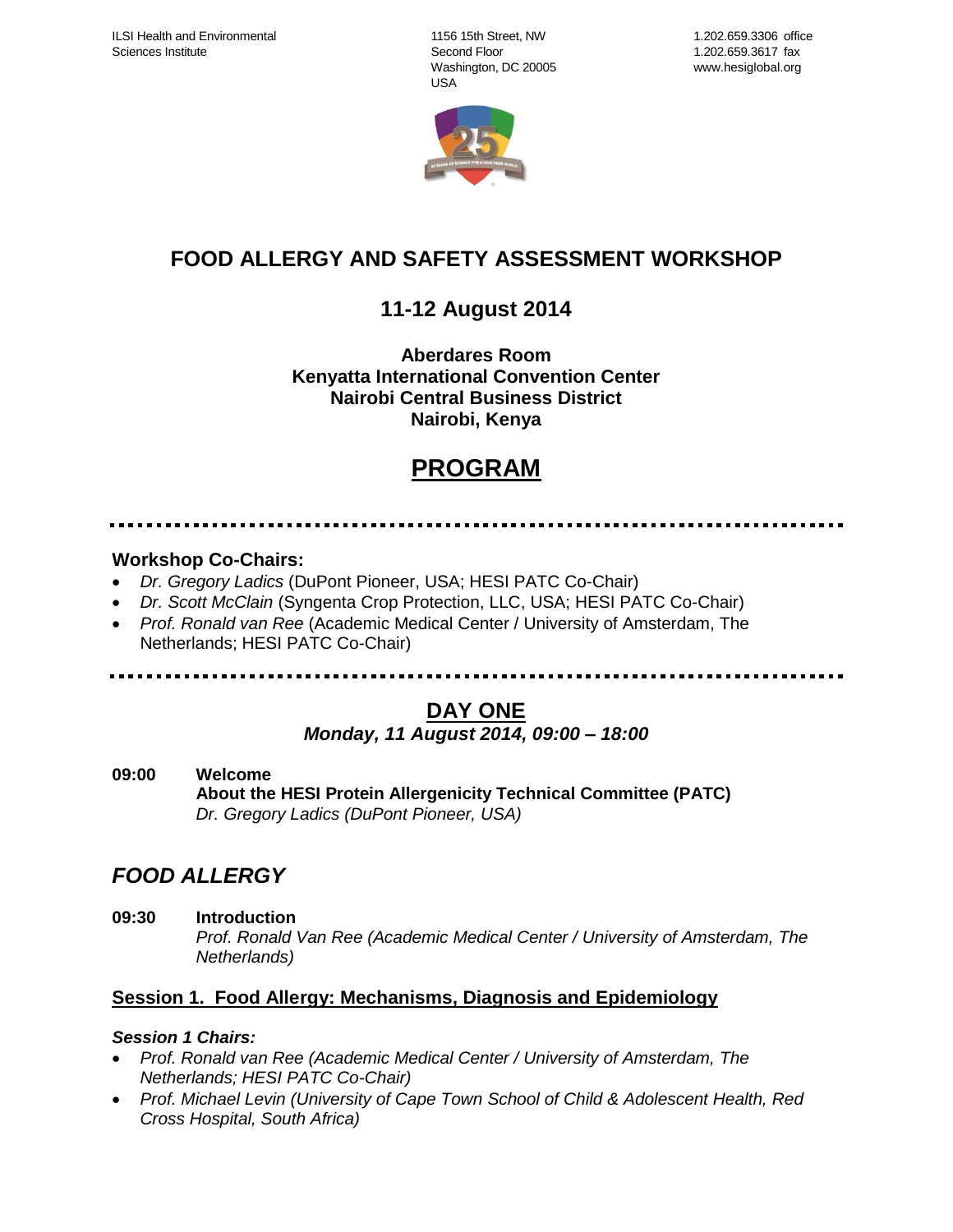

- **09:40 What is food allergy?** *Prof. Lars K. Poulsen (Copenhagen University Hospital at Gentofte, Denmark)*
- **10:00 How is food allergy diagnosed?** *Dr. Montserrat Fernández Rivas (Allergy Department, Hospital Clínico San Carlos, Spain)*
- **10:20 BREAK**
- **10:40 Food allergy and different socio-economic backgrounds** *Prof. Maria Yazdanbakhsh (Department of Parasitology, Leiden University Medical Center, The Netherlands)*
- **11:00 Specific mammalian allergens and symptoms of allergic disease: Fel d 1 vs. alpha-gal** *Prof. Adnan Custovic (University of Manchester and University Hospital of South Manchester, United Kingdom)*
- **11:20 Q&A**
- **11:50 LUNCH**

## **Session 2. Food and Respiratory Allergy in Eastern Africa**

#### *Session 2 Chair:*

*Prof. Peter Schmid-Grendelmeier (University Hospital, Switzerland)*

- **13:00 Asthma and allergy-related disease in Uganda** *Prof. Alison Elliott Dr. Harriet Mpairwe (Medical Research Council / Uganda Virus Research Institute, Uganda)*
- **13:20 Food and respiratory allergy in Kenya** *Dr. Evans Amukoye (Centre for Respiratory Diseases Research, Kenya Medical Research Institute, Kenya)*
- **13:40 Food and respiratory allergy in Tanzania** *Dr. Nohrasco Mang'ondi (Bugando Medical Centre/CUHAS, Tanzania)*
- **14:00 Q&A**

## **Session 3. Food and Respiratory Allergy in Western Africa**

#### *Session 3 Chairs:*

*Prof. Gabrielle Pauli (Strasbourg University, France)*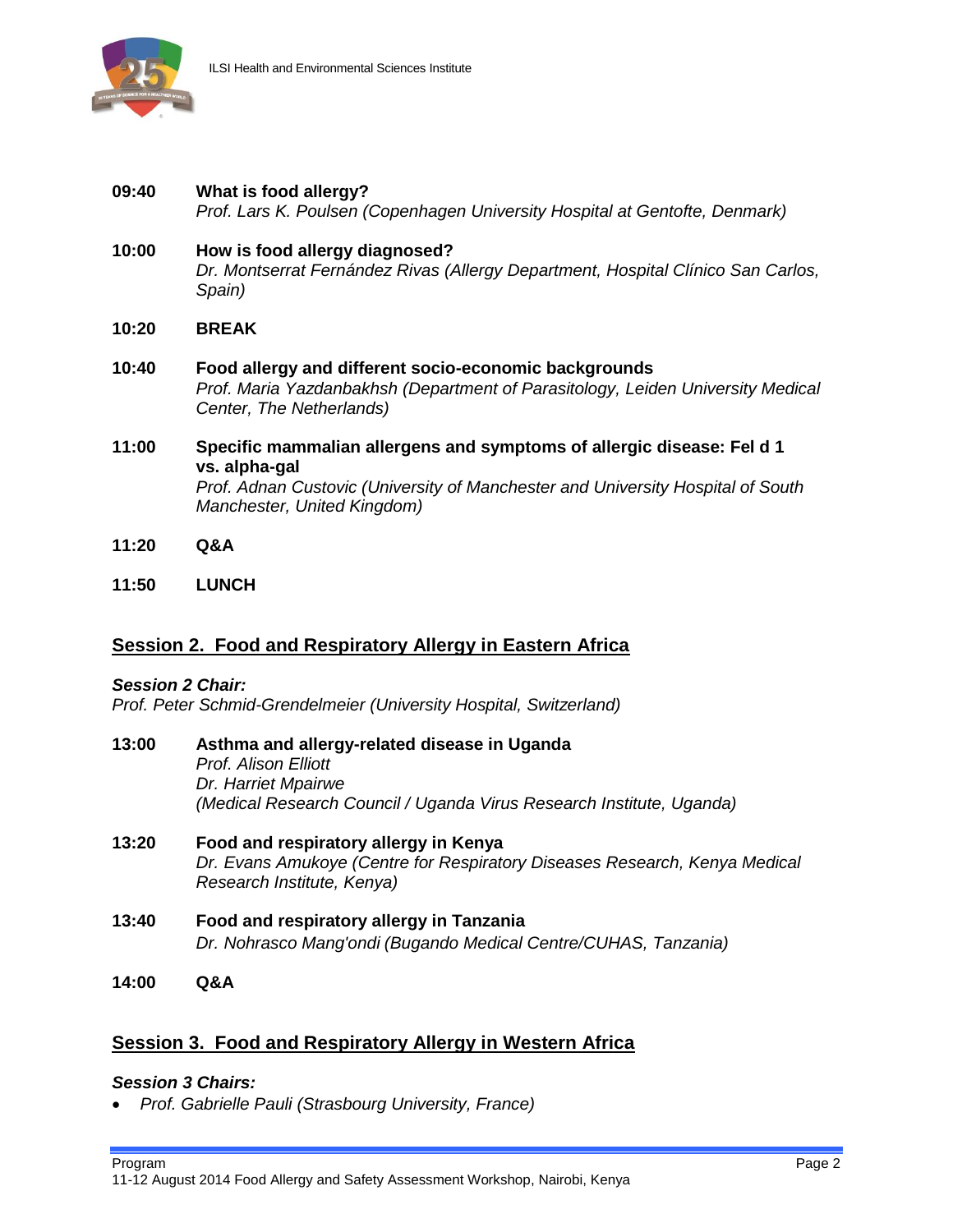

#### **14:30 Food and respiratory allergy in Ghana** *Ms. Abena Amoah (Noguchi Memorial Institute for Medical Research, University of Ghana, Ghana)*

- **14:50 Risk factors for food adverse reaction reporting in Lambaréné, Gabon** *Dr. Ayola Akim Adegnika (CERMEL, Hôpital Albert Schweitzer, Gabon)*
- **15:10 Q&A**
- **15:40 BREAK**

## **Session 4. Food and Respiratory Allergy in Southern Africa**

#### *Session 4 Chair:*

*Harris Steinman, MBChB, UCT, DCh, SA, DAvMed (Food and Allergy Consulting and Testing Services (FACTS))*

- **16:00 Food and respiratory allergy in Zimbabwe** *Prof. Elopy Sibanda (Asthma, Allergy & Immune Dysfunction Clinic, Zimbabwe)*
- **16:20 Food allergy in South Africa** *Prof. Michael Levin (University of Cape Town School of Child & Adolescent Health, Red Cross Hospital, South Africa)*
- **16:40 Q&A**

## **Roundtable Discussion**

#### **17:10** *Moderator:*

*Prof. Ronald van Ree (Academic Medical Center / University of Amsterdam, The Netherlands; HESI PATC Co-Chair)*

#### *Panelists:*

- *Dr. Emmanuel Addo-Yobo (Komfo Anokye Teaching Hospital, University of Science and Technology, Ghana)*
- *Prof. Adnan Custovic (University of Manchester and University Hospital of South Manchester, United Kingdom)*
- *Prof. Michael Levin (University of Cape Town School of Child & Adolescent Health, Red Cross Hospital, South Africa)*
- *Prof. Gabrielle Pauli (Strasbourg University, France)*
- *Prof. Peter Schmid-Grendelmeier (University Hospital, Switzerland)*

#### **18:00 Adjourn Day One**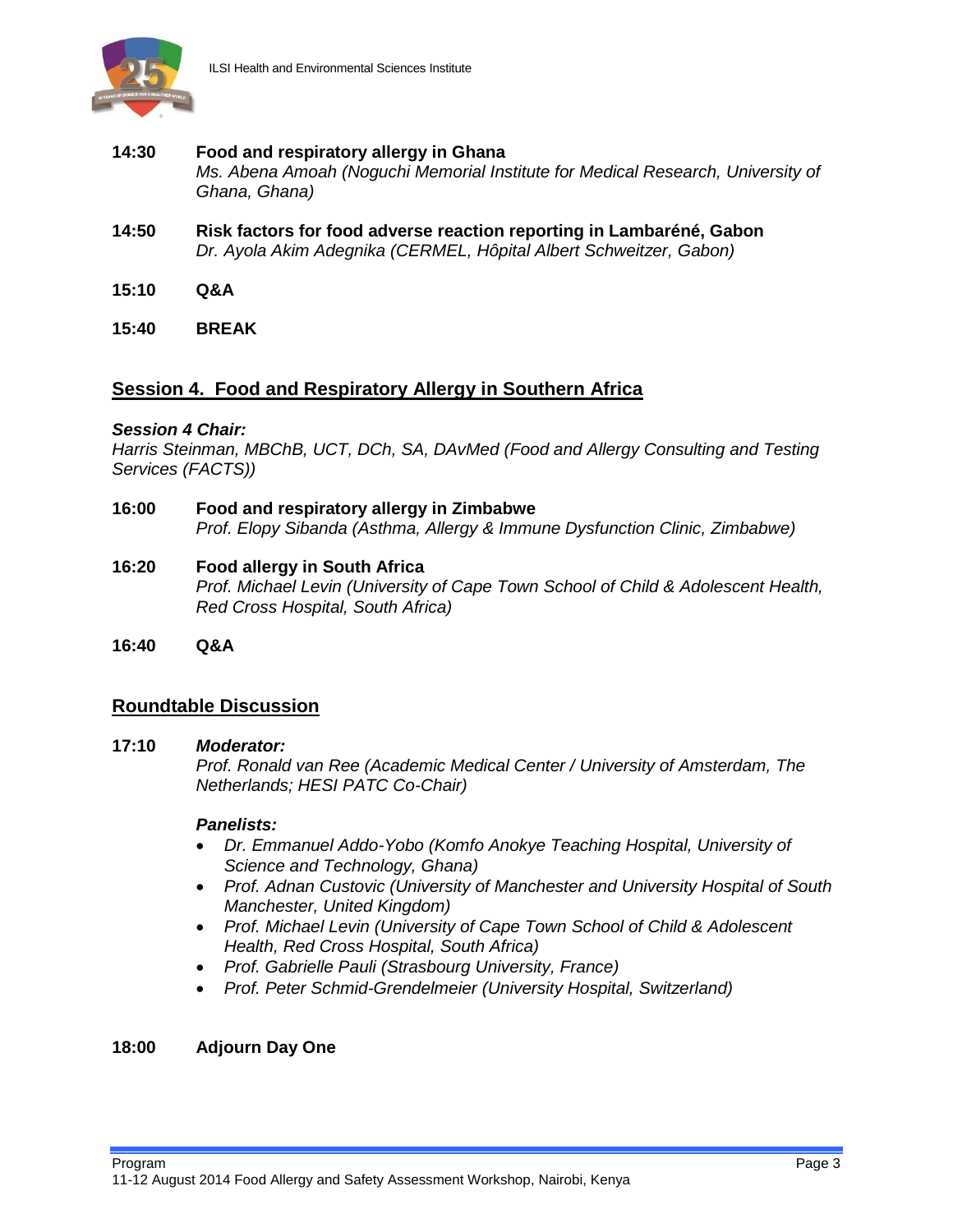

## **DAY TWO** *Tuesday, 12 August 2014, 08:30 – 15:30*

## *AGRICULTURAL BIOTECHNOLOGY SAFETY ASSESSMENT*

#### *Chair:*

*Dr. Scott McClain (Syngenta Crop Protection, LLC, USA; HESI PATC Co-Chair)*

#### **08:30 Introduction**

*Dr. Scott McClain (Syngenta Crop Protection, LLC, USA)*

- **08:45 Agricultural biotechnology background in Africa** *Dr. Jacoba Adriana ('Kobie') de Ronde (Syngenta, South Africa)*
- **09:15 Safety assessment process in support of the regulatory approval of agricultural biotech products** *Dr. Laura Privalle (Bayer CropScience, USA)*
- **09:45 Crop composition as part of the GM crop safety assessment** *Dr. Philip Brune (Syngenta Crop Protection LLC, USA)*

## **10:15 BREAK**

- **10:45 Molecular/protein characterization of GM products**  *Dr. Scott McClain (Syngenta Crop Protection, LLC, USA)*
- **11:15 Assessment of potential allergenicity of GM crops** *Dr. Gregory Ladics (DuPont Pioneer, USA)*
- **11:45 Assessment of potential toxicity of GM crops** *Dr. Gregory Ladics (DuPont Pioneer, USA)*

## **12:15 LUNCH**

**13:15 Regulatory and safety assessment perspectives for GM food in Kenya** *Prof. Theophilus Mutui (National Biosafety Authority, Kenya)*